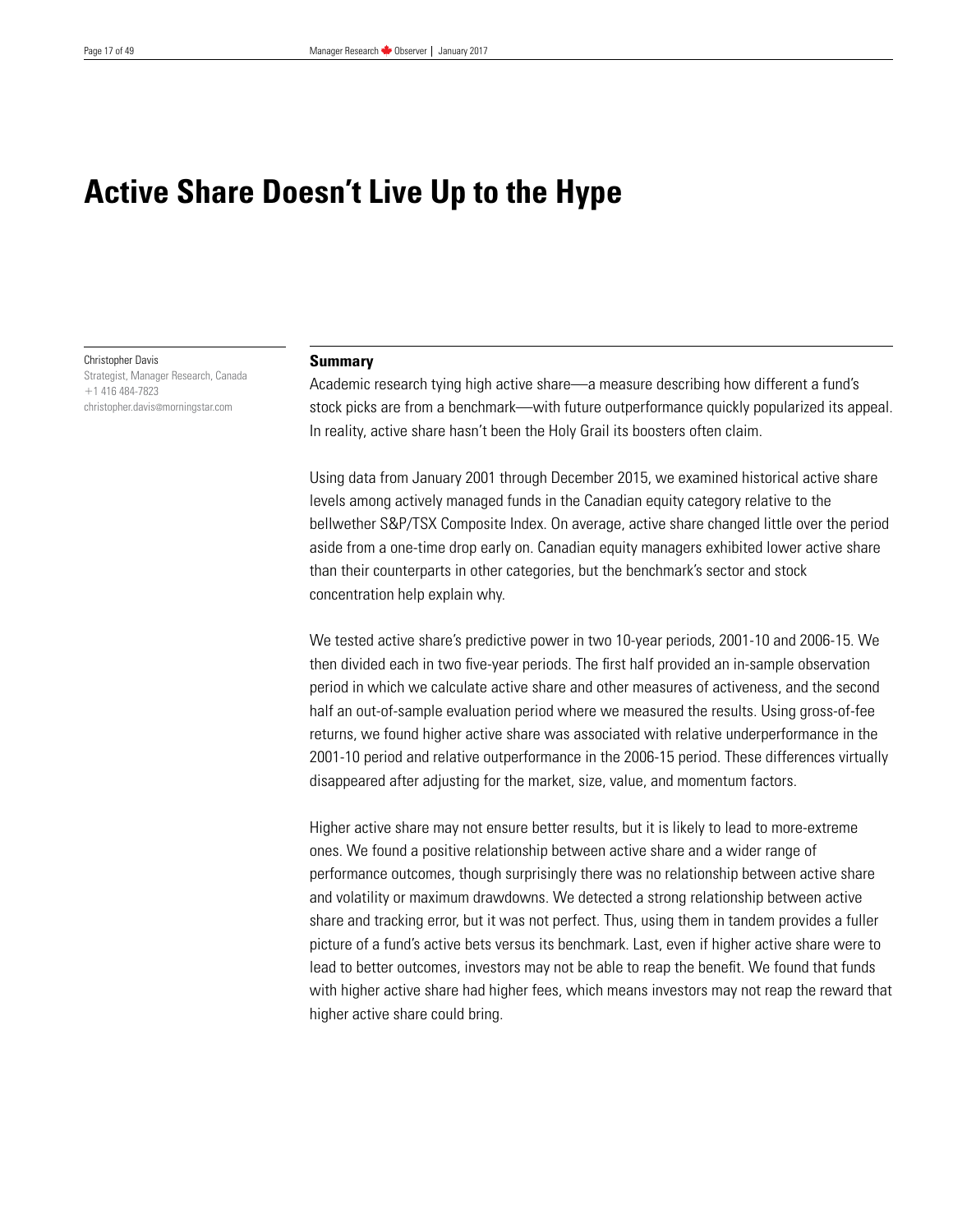## **Introduction**

In medieval mythology, or at least in Monty Python movies inspired by it, King Arthur's knights endure numerous trials, including giants and beasts, in pursuit of the Holy Grail, a magical cup promising happiness, health, and abundance. In medieval lore, Sir Galahad finds the cup and ascends to heaven, though the 1975 movie ends when police cut the search short. As a myth, the latter tells a truer tale: The quest for a simple, single solution to life's problems is futile.

Fund investors search in vain for a Grail of their own, one that reliably identifies skilled active managers. Returns-based measures of all sorts have been poor indicators of future success because strong performance rarely sustains itself. Fundamentals-based metrics like turnover, manager tenure, portfolio concentration, and fund size have mostly fallen short as well.

In a 2007 paper, researchers Martijn Cremers and Antti Petajisto hailed active share, a clever new measure quantifying how different a fund is from a benchmark, as the exception. The paper, "How Active is Your Fund Manager? A New Measure That Predicts Performance," tied high active share to future outperformance.<sup>1</sup> The professors presented evidence demonstrating active U.S. equity funds with the highest active share—that is, those most unlike their benchmark—outperformed those with the lowest active share over the 1983-2000 study period. Petajisto's 2013 follow-up paper updated the study with data through 2009 and found similar results.<sup>2</sup> In a 2015 paper, Cremers detected another positive link between high active share and better performance, this time among highly active funds with low portfolio turnover.3 This is as close to a Holy Grail as it gets.

Not only did the measure make active share appear effective as a forecasting tool, it had the added appeal of being easy to understand conceptually: Funds with 100% active share look nothing like the index, those with 0% look exactly like it, and those in between look something like it. A fund with 60% active share exhibits 40% overlap with the benchmark, while 40% active share signifies the opposite. Next to tracking error, the standard deviation of excess returns relative to a benchmark, the math of active share is less difficult to grasp. Lastly, there is an intuitive explanation for why funds with high active share should outperform: Funds that look too much like the benchmark are unlikely to beat it.

Although a distinctive portfolio may be a necessary condition for outperformance, it alone is not sufficient. If it were, then unskilled investors could improve their odds by making bigger bets against their benchmark. Giving these investors a longer leash would likely result in worse outcomes. Even in the hands of skilled managers, a highly active portfolio is no assurance of success. William Sharpe's arithmetic of active management reminds us that every winning bet must be matched with a losing one and must underperform in aggregate after fees. This is true no matter the active share. While some highly active managers will outperform after fees, they can't do so as a whole.

<sup>1</sup> Cremers, Martijn and Antti Petajisto, Jan. 15, 2007. "How Active Is Your Fund Manager? A New Measure That Predicts Performance."

<sup>2</sup> Petajisto, Attni, July/August 2013. "Active Share and Mutual Fund Performance." Financial Analysts Journal, pp 73-93

<sup>3</sup> Cremers, Martijn and Ankur Pareek, Dec. 1, 2015. "Patient Capital Outperformance: The Investment Skill of High Active Managers Who Trade Infrequently."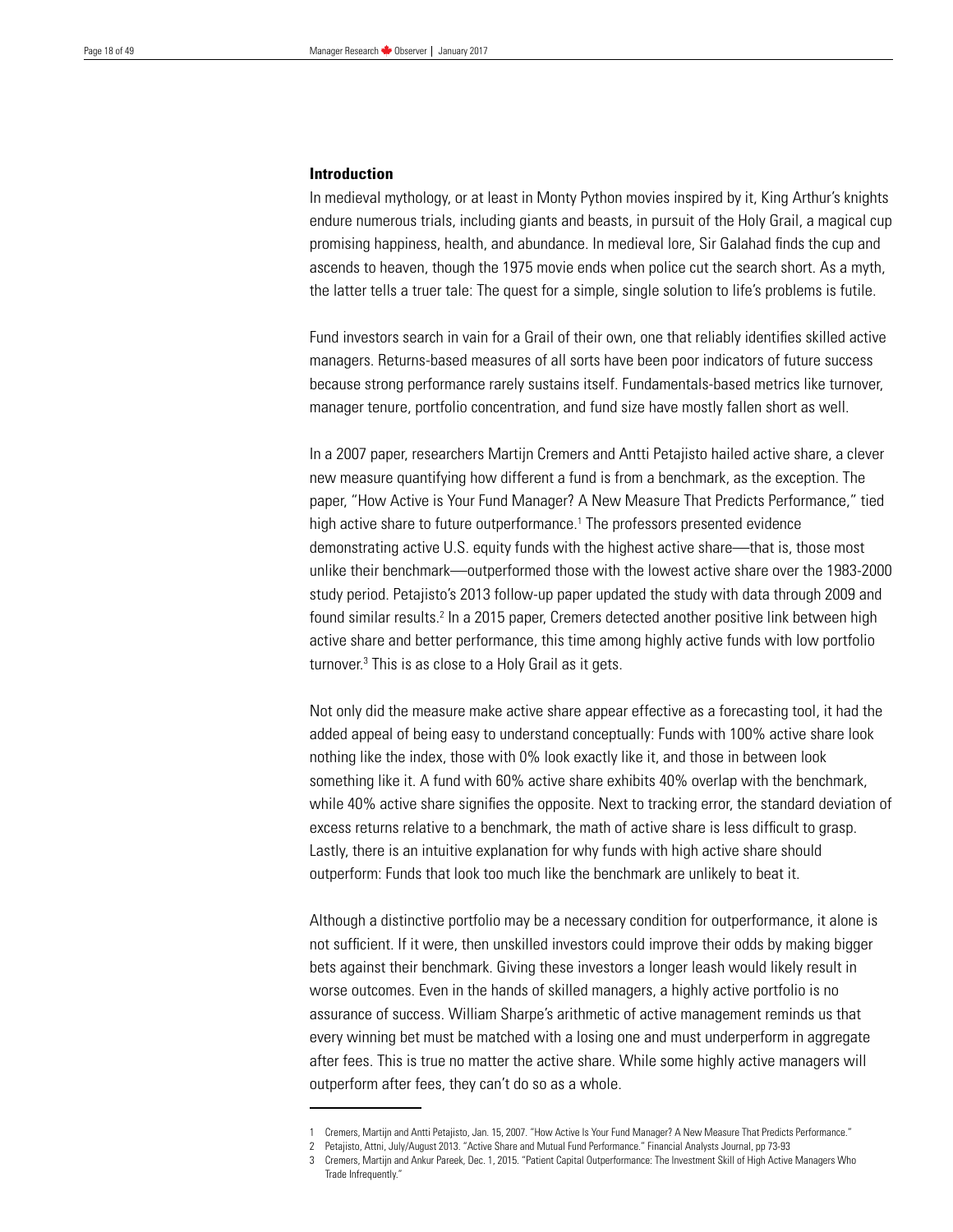# **Our Methodology**

Using data from January 2001-December 2015, we examined the relationship between active share and performance through actively managed Canadian Equity funds. We tested active share's predictive power in two 10-year periods, 2001-10 and 2006-15. We then divided each in two five-year periods. The first half provided an in-sample observation period in which we calculate active share and other measures of activeness, and the second half an out-ofsample evaluation period where we measured the results. two 10-year periods, 2001-10 and 2006-15. We then divided each in two five-year periods. The first half provided an in-sample observation period in which we calculate active share and other measures of activeness relative to the S&P/TSX Composite Index, and the second half an out-of-sample evaluation period where we measured the results using gross-of-fee returns. As Exhibit 1 details, we use the first half—the observation period—to collect our five performance- and portfolio-based measures of activeness for each fund in our data set. We use the second half—the evaluation period—to examine the relationship between these measures and subsequent performance.

# **Exhibit 1** Study Periods, Data Points Used

| <b>Observation Period</b> | <b>Evaluation Period</b>  |                          |  |  |
|---------------------------|---------------------------|--------------------------|--|--|
| 2001-06                   | 2006-11                   | 2011-16                  |  |  |
|                           | <b>Observation Period</b> | <b>Evaluation Period</b> |  |  |
| Observation Period        | <b>Evaluation Period</b>  |                          |  |  |
| Active share              | Excess return             |                          |  |  |
| Stock concentration       | Tracking error            |                          |  |  |
| Sector bets               | Alpha                     |                          |  |  |
| Excess return             | Active share              |                          |  |  |
| Tracking error            |                           |                          |  |  |
| Alpha                     |                           |                          |  |  |

Source: Morningstar, Inc. Data as of 12/31/2015.

# **Have Canadian Equity Fund Managers Become Less Active?**

Average active share was considerably lower at the end of the study period than at the beginning, falling from a high of 73% in January 2001 to 54% by December 2015, as Exhibit 2 demonstrates. Had our study period begun in 2003, changes in active share would appear more modest. Nearly the entire fall took place in the first two years of the study as one-time tech darling Nortel Networks went from 21% to 3% of the index. As the stock fell to earth, so did active share.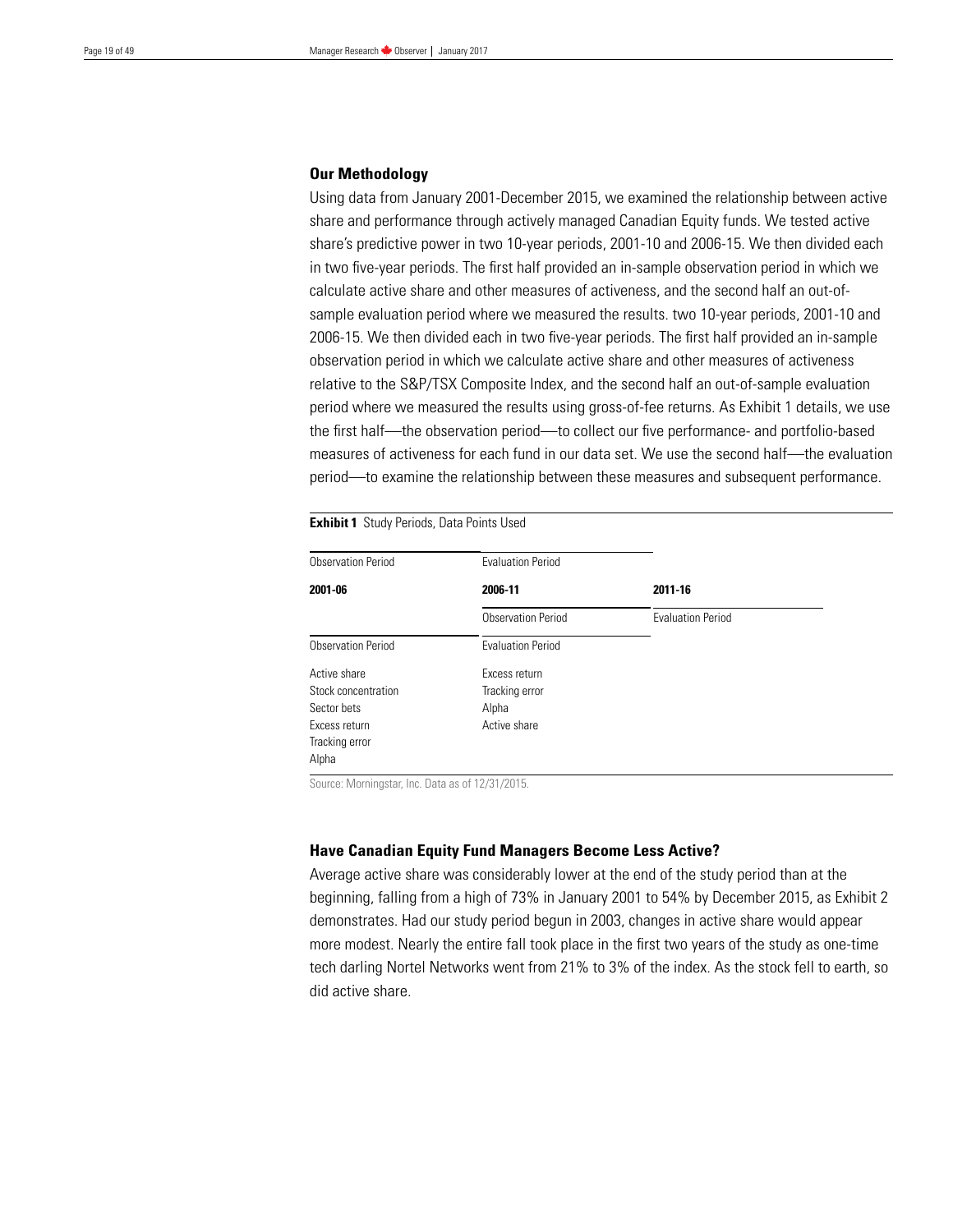

#### **Exhibit 2** Average Active Share, 2001-2015

Source: Morningstar, Inc. Data as of 12/30/2015.

The funds that Canadian investors held were less active on average over the 15-year period: While active share averaged 57% on an equal-weighted basis over the period, it averaged 41% on an asset-weighted basis. The difference has shrunk in recent years, though, with the asset-weighted active share at 47% in December 2015.

Canadian equity funds appeared less active than foreign equity funds over our study period. That is at least partly thanks to quirks in the Canadian benchmark. Funds with lessconcentrated benchmarks tend to have higher active share as Exhibit 3 illustrates. The Canadian market was significantly more concentrated by stock and sector relative to broad foreign-market benchmarks, helping explain why Canadian equity funds had lower active shares on average. (We measured stock concentration using the percentage of assets in top-10 holdings and sector concentration using the Herfindahl-Hirschman Index,<sup>4</sup> which is commonly used to measure market concentration.) The data suggest investors should evaluate active share within the context of funds of similar type.

<sup>4</sup> Hirschman, Albert, September 1964. "The Paternity of an Index." The American Economic Review, p. 561.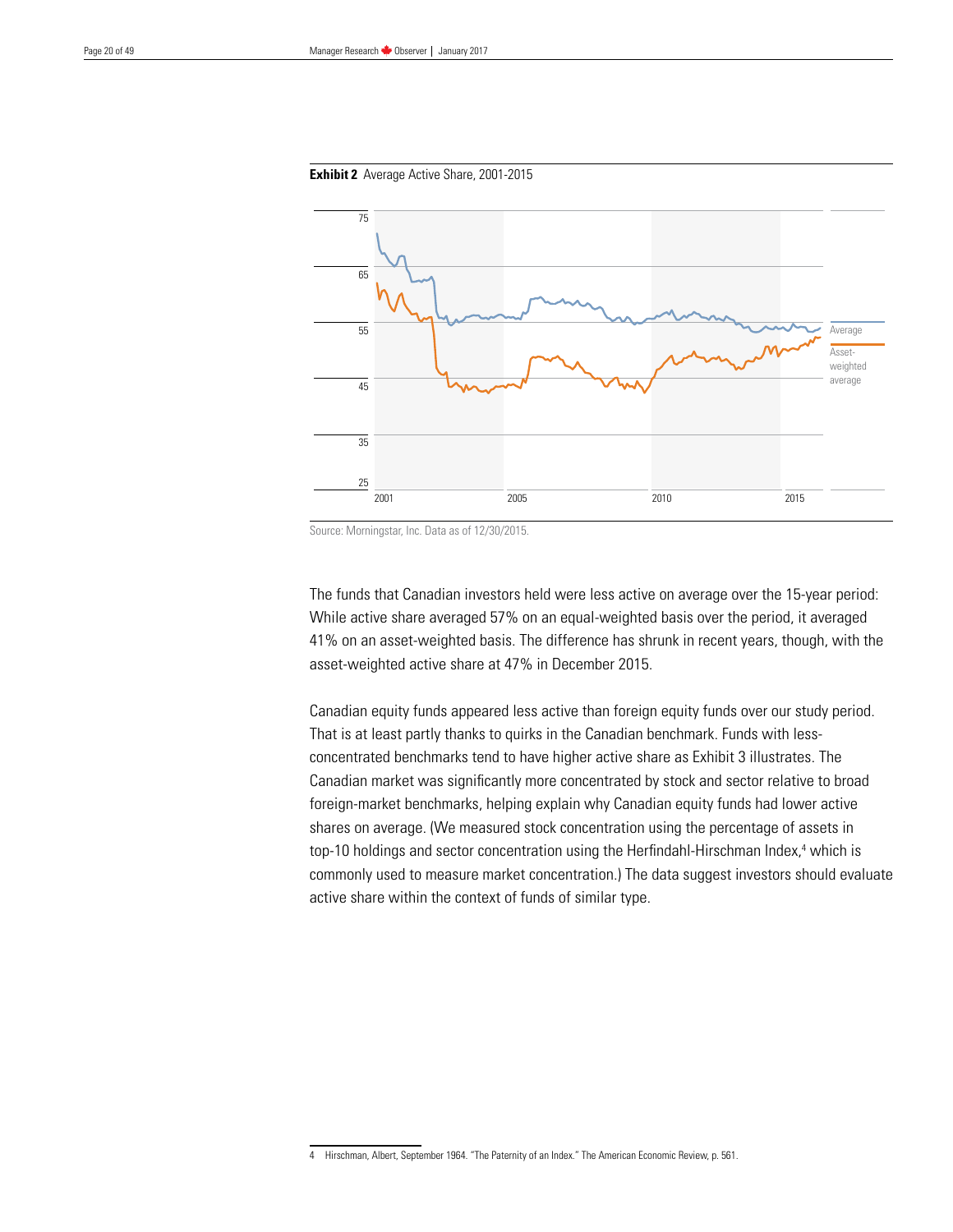

**Exhibit 3** Active Share and Concentration, Major Market Benchmarks (January 2011–December 2015)

Source: Morningstar, Inc. Data as of 12/31/2015.

## **Active Share: A Fair-Weather Friend**

Active share proved a weak and inconsistent predictor of future returns in our study, whether judged by excess returns (versus the S&P/TSX Composite) or four-factor alpha. Active share explained around 10% of the variability in excess returns and alpha (as measured by R-squared) in both periods, meaning other factors drove performance to a much greater degree.

To the extent it mattered, active share was associated with diametrically opposed outcomes. Performance was about as negatively correlated with higher active share in the first evaluation period (2001-05) as it was positively correlated in the second evaluation period (2011-15). These relationships, which we plot in Exhibits 4a and 4b, weren't especially strong—correlations were around negative 30% in the first period and about 30% in the second—but they were statistically significant.<sup>5</sup>

Higher active share did not foretell better returns but it helped explain performance extremes. One might have expected wider outcomes in a period punctuated by the 2007-08 financial crisis and its immediate aftermath. This period was also marked by the worst recession since the Great Depression and unprecedented intervention by central banks. With broad, macroeconomic themes driving returns, stocks fell and rose together. With relatively high correlation and low dispersion across market sectors, the payoff from stock-picking was relatively low. The TSX Composite proved tough to beat: As Exhibit 5 illustrates, funds in four of five active share quintiles lagged the index on average, with the least active outperforming modestly. (After adjusting for exposure to the market, value, size, and momentum factors, all active share quintiles added virtually no value, as measured by alpha, on average.)

<sup>5</sup> T-statistic was -2.8 for excess returns in the first period, 2.7 for excess returns in the second period.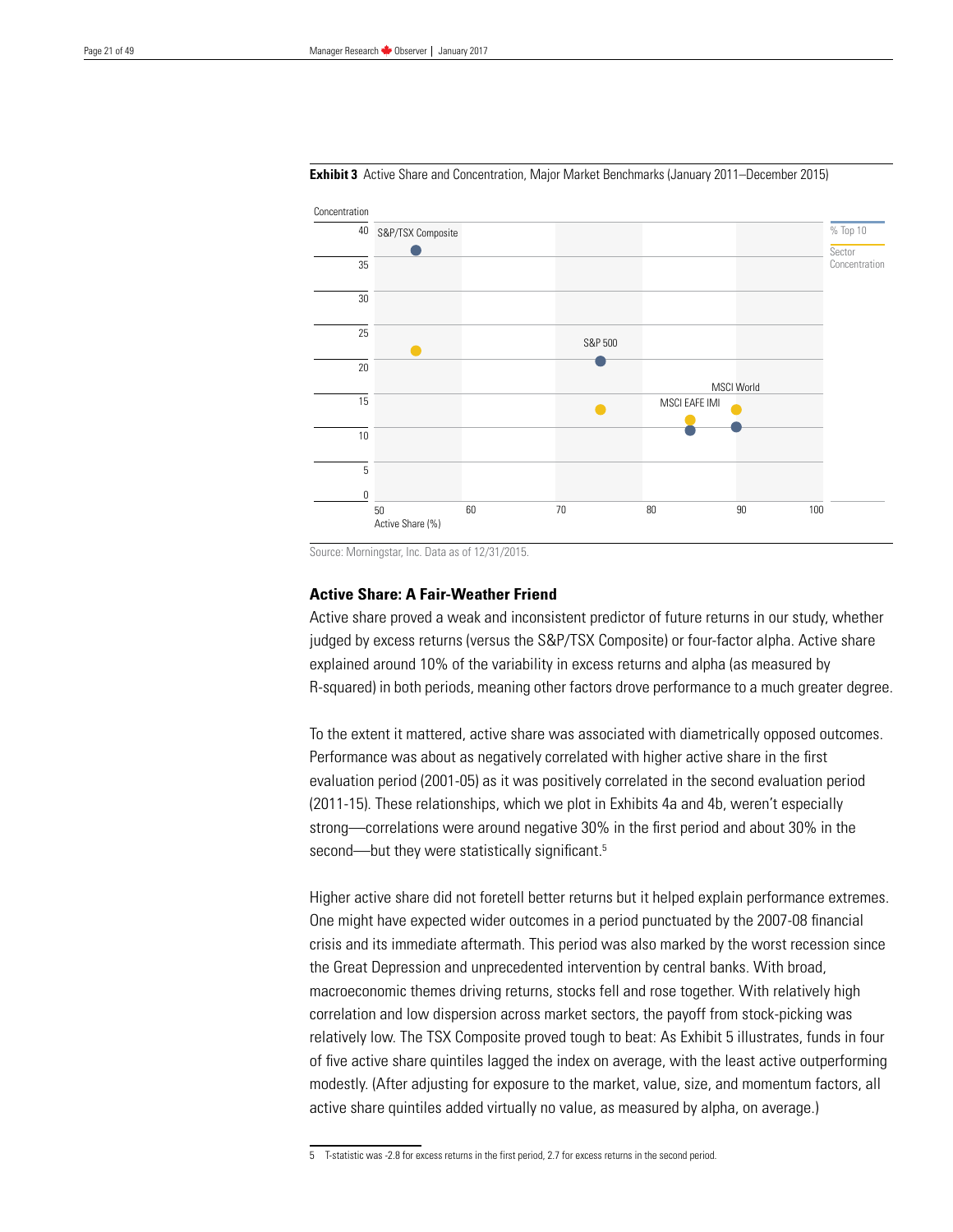Active managers found the 2011-15 evaluation period to be more fertile ground. As correlations weakened and dispersion grew over this stretch, more differentiated portfolios generated a wider range of results. Put another way, the potential payoff from high active share was stronger in the second period than in the first. Funds delivered positive excess returns on average across all active-share quintiles, with the most active delivering the widest margin of outperformance. Investors benefit from higher active share in periods of high dispersion and vice versa.



**Exhibit 4a** Period One: Active Share (Observation Period) and Excess Return (Evaluation Period)

Source: Morningstar, Inc. Data as of 12/31/2015.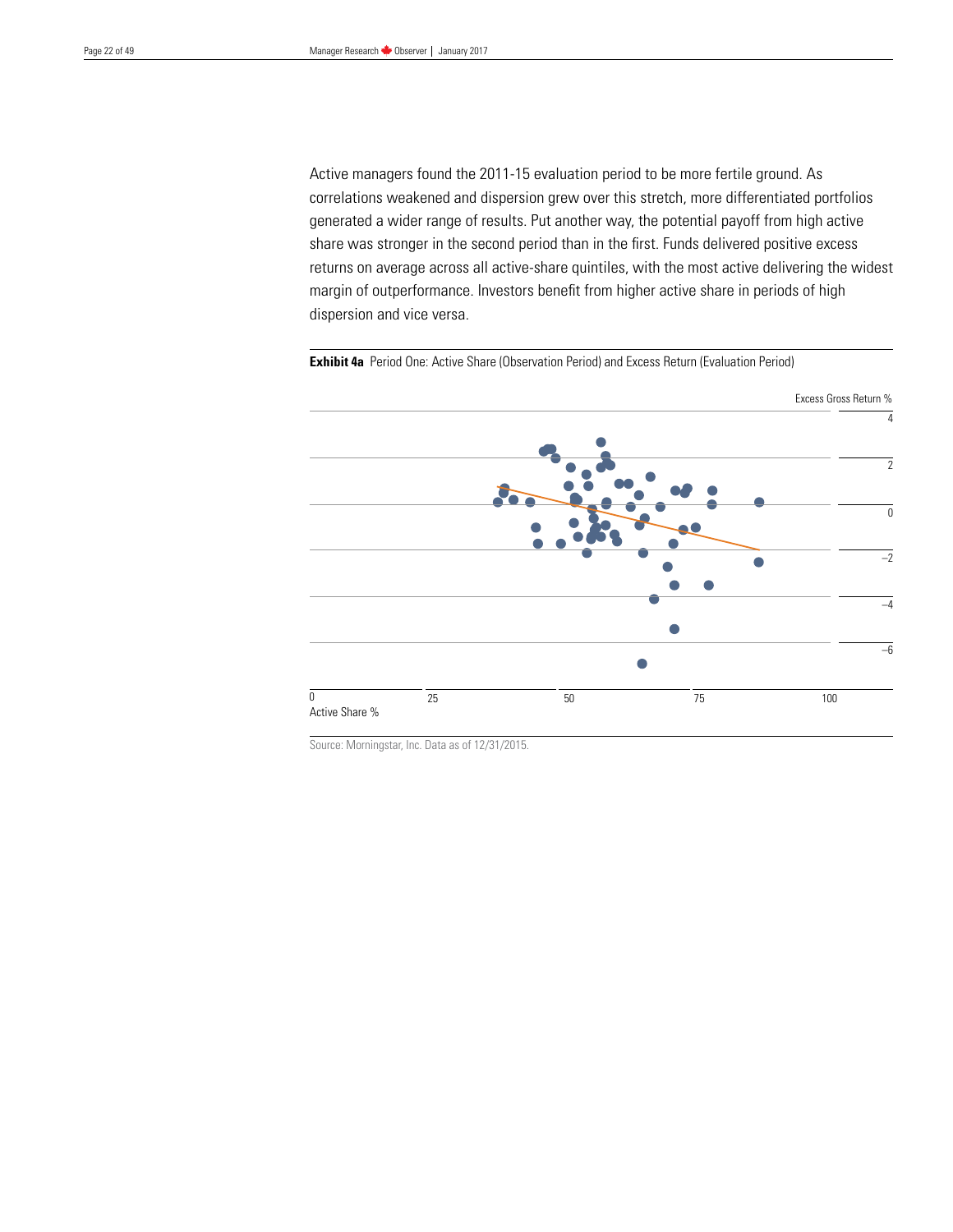

#### **Exhibit 4b** Period Two: Active Share (Observation Period) and Excess Return (Evaluation Period)

Source: Morningstar, Inc. Data as of 12/31/2015.

| <b>Observation Period</b> |                  |                      |       | <b>Evaluation Period</b> |         | # Funds                  |             |
|---------------------------|------------------|----------------------|-------|--------------------------|---------|--------------------------|-------------|
| Active-Share Quintile     | Active Share (%) | <b>Excess Return</b> | Alpha | Excess Return            | Alpha   | <b>Obsevation Period</b> | Eval Period |
|                           | 43.88            | 1.69                 | 0.00  | 0.62                     | 0.00    | 14                       | 14          |
| 2                         | 53.01            | 1.58                 | 0.11  | $-0.48$                  | $-0.01$ | 13                       | 13          |
| 3                         | 57.27            | 1.54                 | 0.00  | 0.36                     | 0.00    | 13                       | 13          |
| 4                         | 65.31            | 2.52                 | 0.00  | $-1.39$                  | $-0.02$ | 13                       | 12          |
| 5                         | 75.06            | 2.70                 | 0.00  | $-1.22$                  | $-0.02$ | 14                       | 12          |

## **Exhibit 5** Excess Return and Alpha by Active-Share Quintile, 2001-2010

Source: Morningstar, Inc. Data as of 12/31/2015.

## **Active Share Doesn't Mean Active Risk**

Describing activeness only in terms of how different a fund's holdings are from its benchmark's leaves out the possibility of other distinguishing characteristics, such as the style and factor bets discussed above, in addition to differences in sector or country exposure. A positive active share also tells us that a fund is different from its benchmark, but it does not say how.

We should be able to observe the cumulative effects of stock, style, sector, or other factor bets in performance. Tracking error, a measure of the volatility of a fund's excess returns, describes how much past performance deviates from benchmark results. The less a fund looks like its benchmark, the more its returns should deviate: A near-benchmark clone should behave a lot like the index, while a concentrated portfolio with heavy sector concentrations likely will not.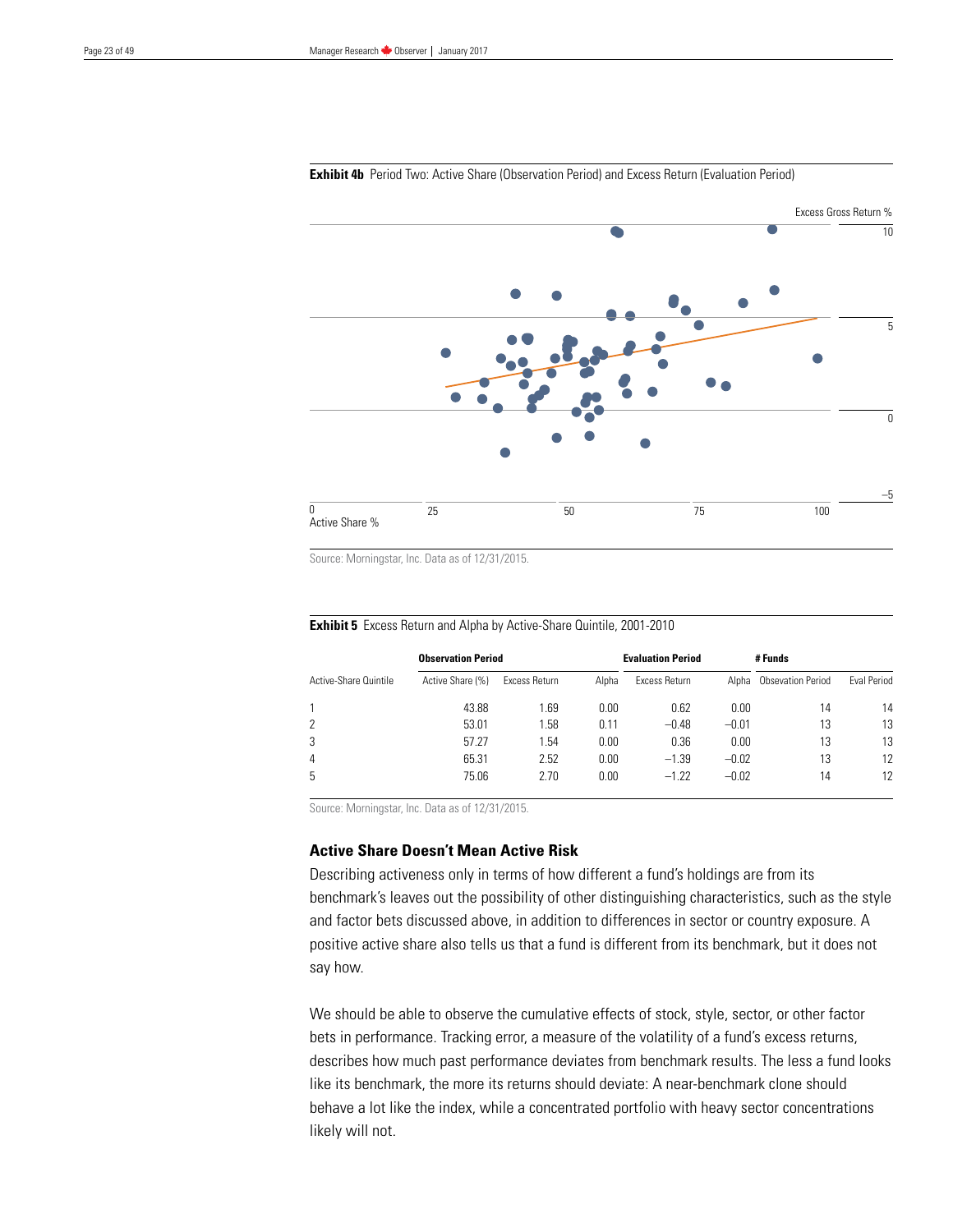Because tracking error and active share both describe how different a fund is from its benchmark, we would expect the relationship between the two measures to be strong. And it was: Tracking error and active share were 66% correlated in the first evaluation period and 67% in the second. This relationship was not perfect, though, suggesting each measure brings different qualities to an investor's tool kit. If the measures were driven by the same things, they would have moved in lock step. Together, active share and tracking error give a fuller picture of how funds differentiate themselves from their benchmarks.

# **Higher Active Share, Higher Volatility, Bigger Losses?**

While higher active share went hand in hand with higher tracking error and wider swings in relative performance, it didn't necessarily contribute to higher volatility or vulnerability to losses. In fact, there appeared to be no relationship at all between active share and standard deviation or maximum drawdown in either evaluation period, as Exhibit 6 illustrates. In both periods, the most- and least-active quintile of funds exhibited similar levels of volatility and suffered nearly identical maximum drawdowns.

This finding is somewhat counterintuitive. We might expect the odds of a blow-up to increase along with active share. Low active share limits risk relative to the benchmark but not to the risks of the benchmark itself. Because the S&P/TSX Composite is highly concentrated by sector, funds with low active share will be, too. The benchmark's heavy exposure to the cyclical financials, energy, and basic-materials sectors makes less-active portfolio susceptible to high volatility and large losses.

The most-active funds were significantly underexposed to the TSX Composite's dominant sectors. Our sector bet measure, the ICI score, was 7 times higher in the highest active-share quintile than that of funds in the lowest quintile. Treading lightly in major market sectors requires heavier weightings in minor ones, such as telecom and staples, which tend to be more defensive in character. Rather than magnifying volatility, sector bets may moderate it. This effect is difficult to see in the data—more-active funds weren't less volatile—but overweighting defensive stocks may have helped tame other potential sources of volatility like heavier exposure to value stocks.

**Exhibit 6** Standard Deviation and Maximum Drawdowns, 2006-10, 2011-2015

|                       | <b>Evaluation Period 1</b> |              | <b>Evaluation Period 2</b> |              |  |
|-----------------------|----------------------------|--------------|----------------------------|--------------|--|
| Active-Share Quintile | <b>Standard Deviation</b>  | Max Drawdown | <b>Standard Deviation</b>  | Max Drawdown |  |
|                       | 16.9                       | $-44.0$      | 9.3                        | $-19.4$      |  |
|                       | 15.5                       | $-41.8$      | 9.6                        | $-18.0$      |  |
| 3                     | 16.3                       | $-43.2$      | 10.3                       | $-21.6$      |  |
| 4                     | 16.4                       | $-45.1$      | 9.8                        | $-18.3$      |  |
| 5                     | 16.2                       | $-43.9$      | 9.4                        | $-20.0$      |  |

Source: Morningstar, Inc. Data as of 12/31/2015.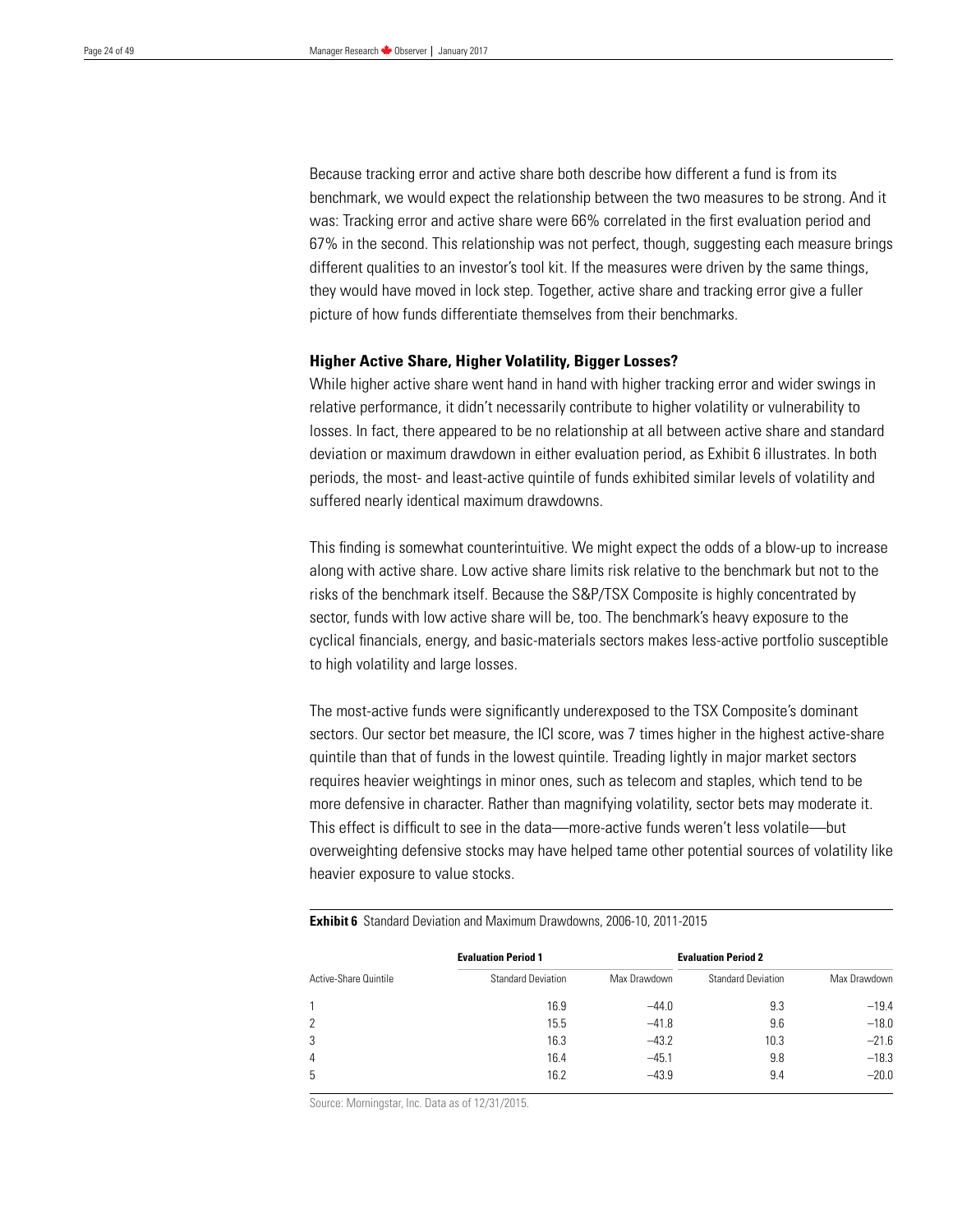## **Don't Forget About Fees**

We used gross-of-fee returns in our study because we wanted to examine active share as a purely as a gauge of manager skill. What matters to investors, though, is whether managers deliver good enough returns to overcome their costs.

As Exhibit 7 demonstrates, Canadian equity funds become more expensive the more active they become. (The table breaks down management expense ratios by distribution channel using the most recent management expense ratio data. Active-share quintile data uses a five-year average. We excluded do-it-yourself funds because the sample was too small to be meaningful.) Higher active share may increase the potential for stronger excess returns, but the investor won't benefit if higher costs eat the surplus. Because fund costs and future performance are negatively correlated, funds with high active share may be more likely to underperform after fees.

Some managers have used high active share as a justification for high fees. These managers, the argument goes, are truly active and worth the added expense. There may be instances where this is the case, but it also may be these managers take more risks relative to their benchmark because they must overcome their fee hurdles.

#### **Exhibit 7** Management Expense Ratio by Active-Share Quintile

| Active-Share Quintile | Commission-Based Management Expense Ratio (%) | Fee-Based Management Expense Ratio (%) |
|-----------------------|-----------------------------------------------|----------------------------------------|
|                       | 2.2                                           | 1.0                                    |
|                       | 2.4                                           | $1.2^{\circ}$                          |
|                       | 2.4                                           | 1.3                                    |
|                       | 2.4                                           | 1.3                                    |
|                       | 2.6                                           | 1.6                                    |
|                       |                                               |                                        |

Source: Morningstar, Inc. Data as of 12/31/2015.

# **Active Share Isn't a Holy Grail. So What?**

Active share may not be the "new measure that predicts performance" as Cremers and Petajisto claimed in the title of their 2007 paper, but just because it is less useful than promised does not make it useless. It has given fund investors a simple way to understand the extent of a fund's active stock bets. Active share gives us no easy answers, but it can help us ask good questions about strategy, portfolio construction, and a fund's value proposition next to cheaper passive alternatives.

Flawed as active share may be as a gauge of future performance, other measures investors commonly use to identify skilled managers, such as the Sharpe or information ratios, turnover, or manager tenure, also suffer from having little predictive value on their own. Measures like these are more meaningful together than apart. Similarly, using active share in concert with performance-based measures like tracking error and portfolio-based analysis of stock and